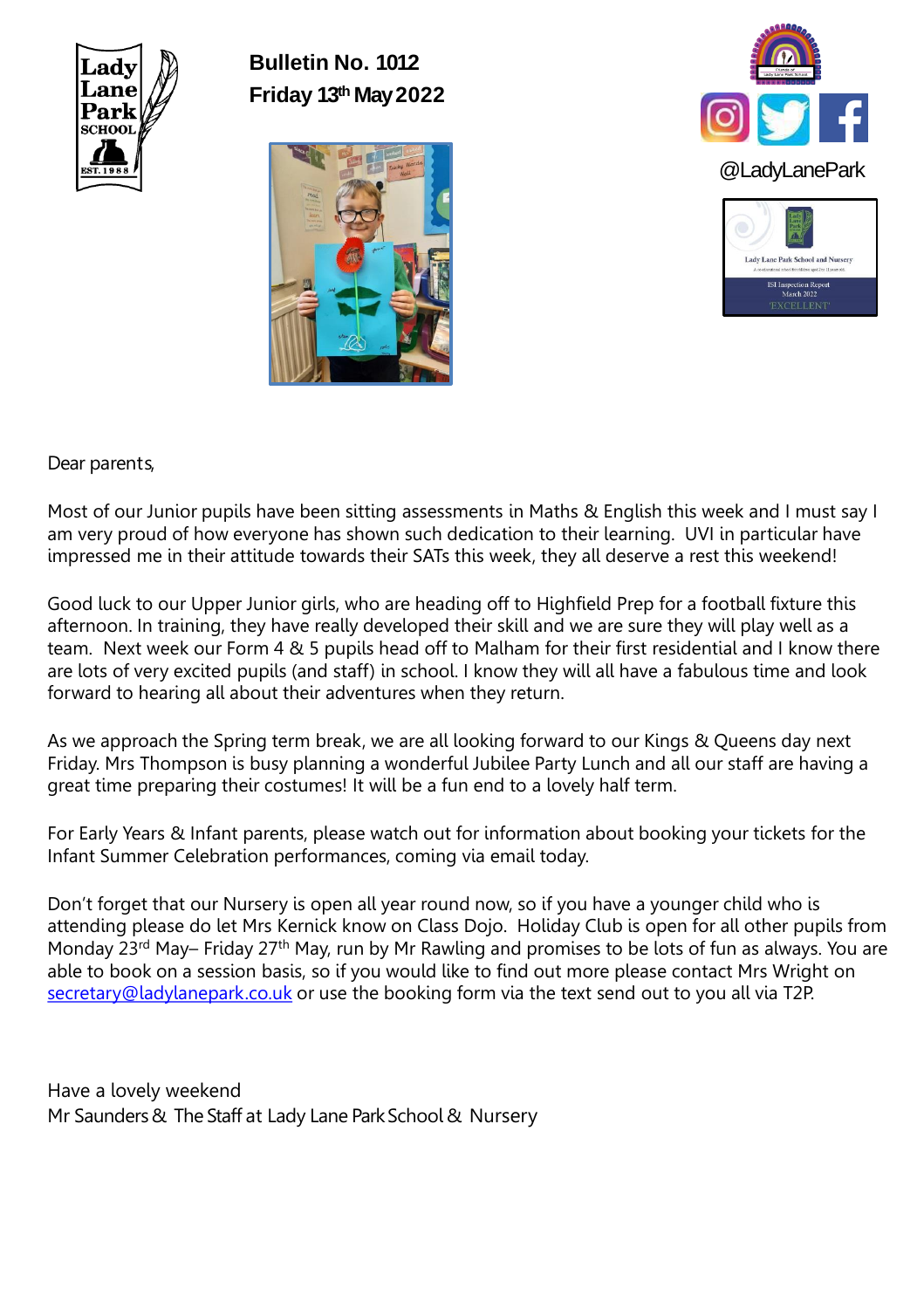



Form 1 have been carefully monitoring their caterpillars.

We can't wait to see them change!



Congratulations to the Form 5 pupils who have moved up to their next level of grading of Karate last Sunday.

(Yorkshire Karate Academy - Sensei Khuram Ilyas.)

Well done to you all

| <b>Lady Lane Park School &amp; Nursery Menu</b><br>Week: Monday 16 <sup>th</sup> May – Friday 20 <sup>th</sup> May |                                        |                                   |                                               |                                                |
|--------------------------------------------------------------------------------------------------------------------|----------------------------------------|-----------------------------------|-----------------------------------------------|------------------------------------------------|
| <b>Monday</b>                                                                                                      | <b>Tuesday</b>                         | <b>Wednesday</b>                  | <b>Thursday</b>                               | <b>Friday</b>                                  |
| <b>Meatballs in</b><br><b>Tomato Sauce</b><br>&<br>Pasta                                                           | <b>Cottage Pie</b><br>82<br>Vegetables | Chicken Korma<br>&<br><b>Rice</b> | Cowboy<br>Casserole<br>XV.<br><b>Potatoes</b> |                                                |
| <b>Banoffee Pie</b>                                                                                                | Sponge &<br>Custard                    | Ice Cream                         | <b>Rice Pudding</b><br>& Jam                  | Kings & Queen<br><b>Jubilee Party</b><br>Lunch |
| Quorn & Halal<br><b>Option</b>                                                                                     | Vegetarian<br><b>Option</b>            | Quorn & Halal<br>Option           | Quorn & Halal<br>Option                       | Quorn & Halal<br>Option                        |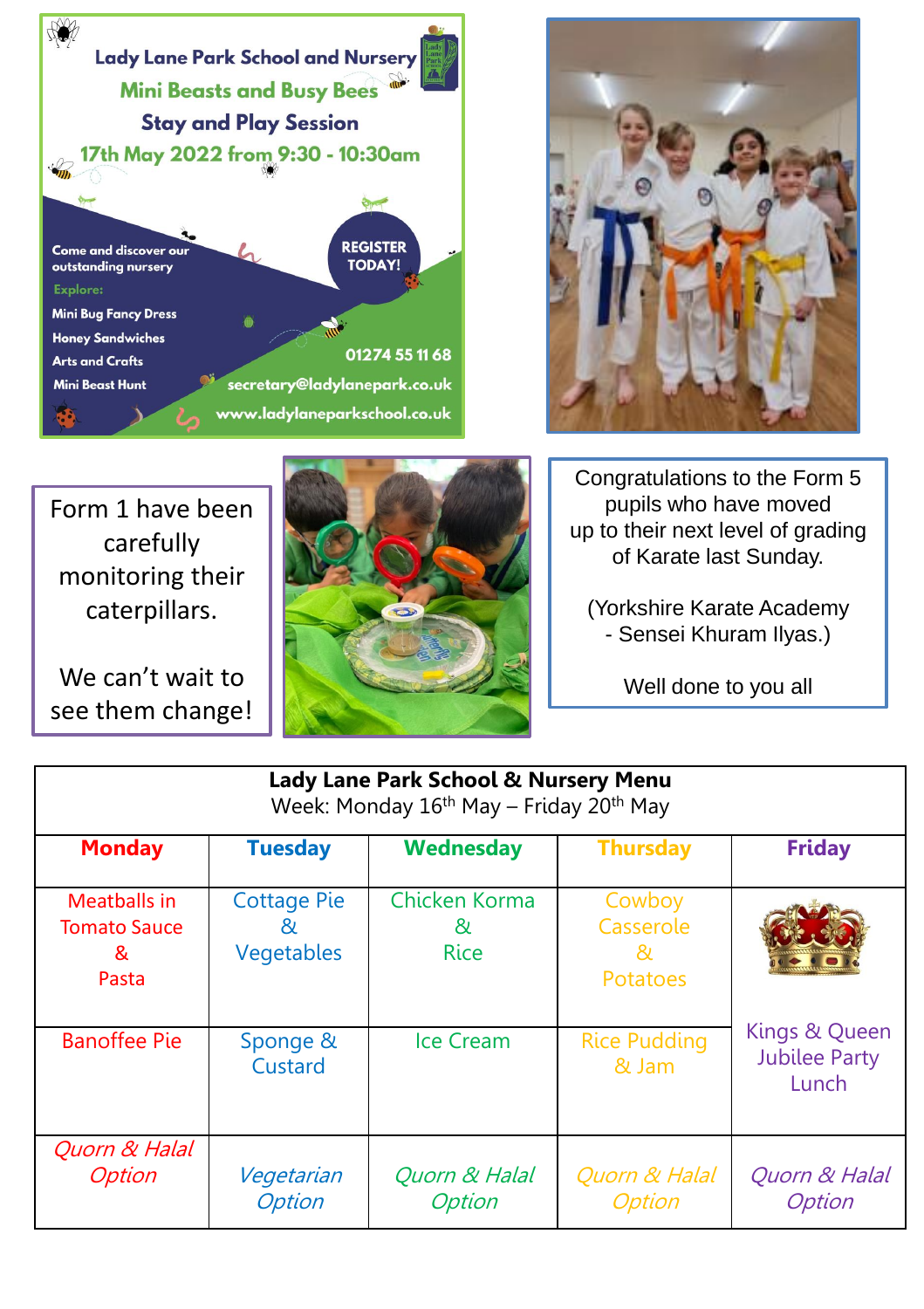# **Dates for the Diary 2022**

## **May**

Monday  $16<sup>th</sup>$  – Thursday  $19<sup>th</sup>$  May – Form 4/5 Residential to Malham

Tuesday 17th – Nursery Stay & Play Session 9.30am-10.30am

Wednesday 18<sup>th</sup> – U11 Girls Cricket away at Giggleswick

Friday 20th May – The Queen's Platinum Jubilee Celebration 'Kings & Queens' Fancy Dress

- School Closes for Spring Bank Holiday

#### **June**

Monday 6th June – School opens to all pupils

Tuesday 7th June – Form 3 Trip to Skipton Castle

Friday 10<sup>th</sup> June - Junior Department's Royal Variety Performance at The Bingley Arts Centre

Tuesday 14<sup>th</sup> June – LVI Countryside Day at Harrogate Show Ground

Wednesday  $15<sup>th</sup>$  June – Form 2 trip to Nell Bank

Thursday 16th June – Nursery Stay & Play Session 9.30am-10.30am

Friday  $17<sup>th</sup>$  June – Footsteps at The Bingley Arts Centre

Monday 20th – Friday 24th June – UVI & LVI Trip to Plas Menai

Tuesday 21<sup>st</sup> June - Form 1 trip to Harewood House

Monday 27<sup>th</sup> June – End of Year Reports to Parents

Tuesday 28th June – Parents' Consultations (6.00-8.00pm)

- LVI Charlie & The Chocolate Factory Event at Giggleswick

Wednesday 29<sup>th</sup> June – Sports Day

Thursday 30th June - Parents' Consultations (4.00-6.00pm)

### **July**

Friday  $1<sup>st</sup>$  July – Reserve Sports Day & Friends Summer Disco

Monday  $4<sup>th</sup>$  July – Kindergarten Trip to Tropical World

- F1,2 & 3 Form Picnics & Prize Giving

Tuesday 5<sup>th</sup> July – Infant Celebration Performance 1

Wednesday 6th July – Infant Celebration Performance 2

- F4, F5 & LVI Transition Day (Bradford Schools Transition Day to Y7)

Thursday  $7<sup>th</sup>$  – Nursery Trip to The Farm

- Junior Form Picnics & Prize Giving

Friday 8th July – School Closes for Summer

#### **September**

 **Wednesday 7th – Welcome evening for all parents 6.00pm**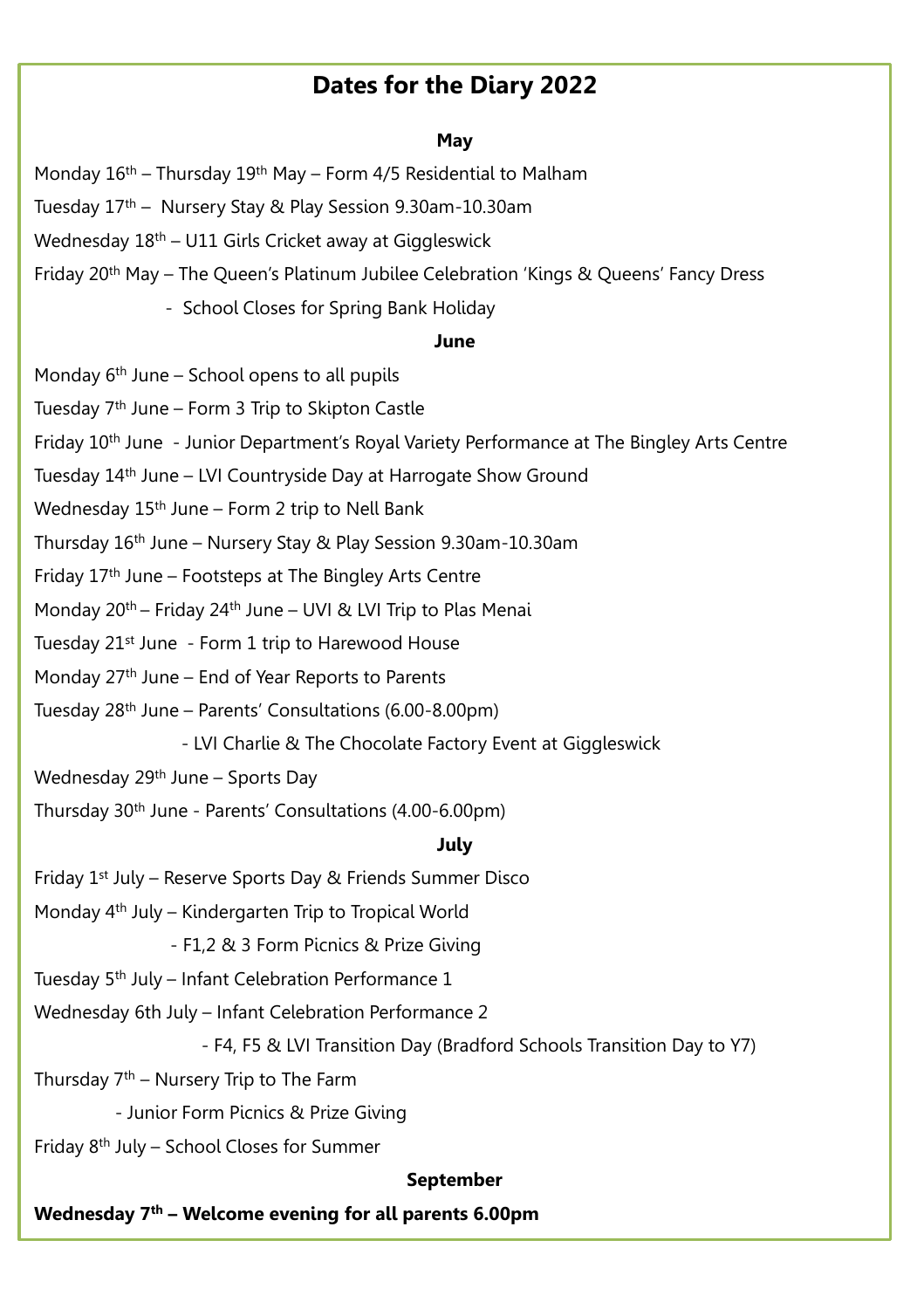

The Friends of Lady Lane Park School & Nursery would like to wish everyone a huge welcome back for the summer term.

We would like to say a huge thank you to our friend Sally Petrie, New To You coordinator. The New To You raised over £700.00, before the Easter break and was a huge success, helping raise much needed funds.

We will be looking for a New To You Coordinator during this term. If anyone can help with this could you please contact us at friendsofllps@gmail.com The New To You is a vital part of our fundraising and without a coordinator we will be unable to provide this uniform life-saver.

We hope you are all set for the Summer Term and are looking forward to our up and coming events, including the Friends AGM (date TBC) and the Summer Disco 2022 to be held on Friday  $1<sup>st</sup>$  July.

Wishing you all a wonderful summer term, **Dave Chapman** 

Chair, Friends of Lady Lane Park School and Nursery